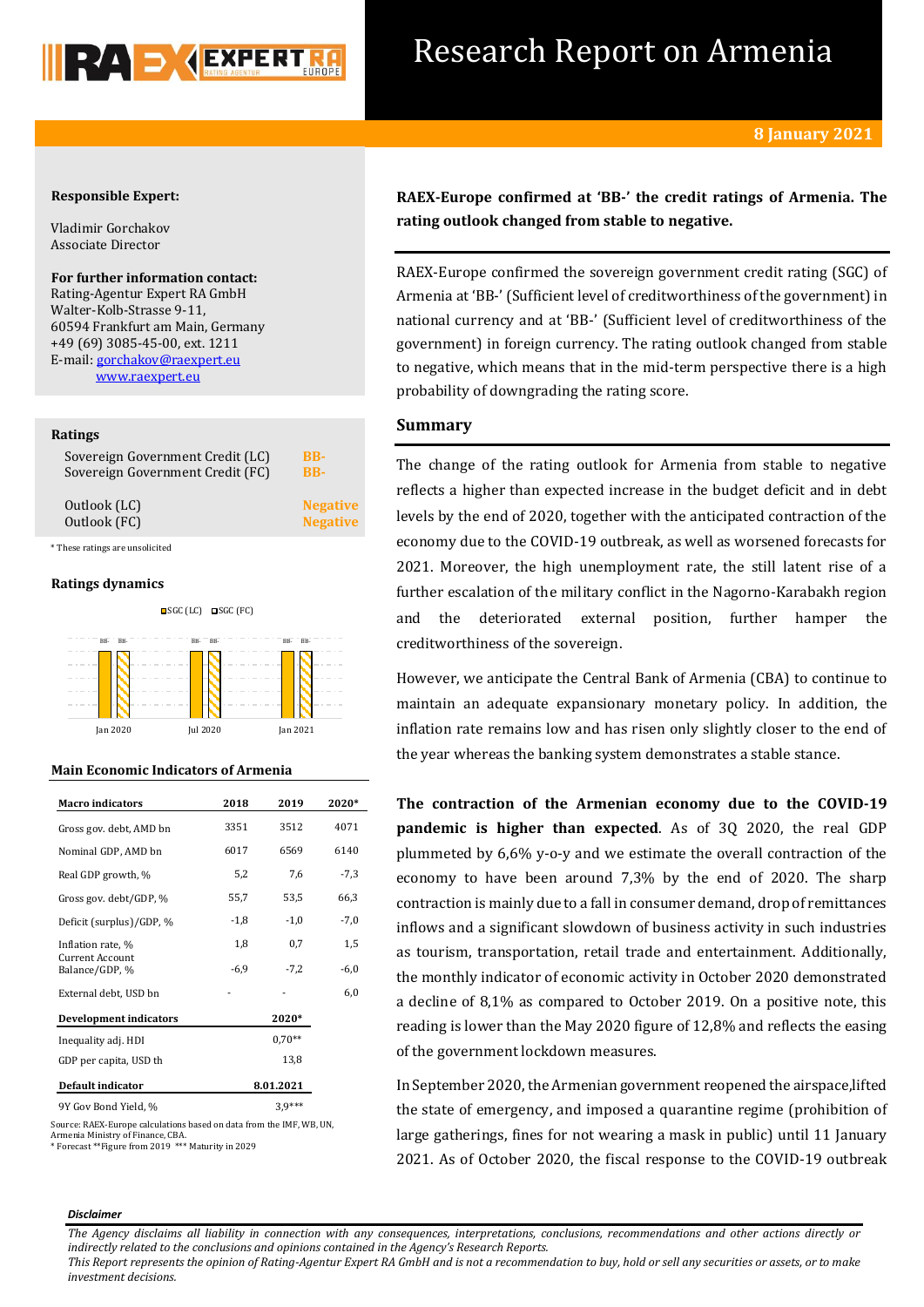# RAD KEXPERT

## **Graph 1:** Macroeconomic indicators, %



**Graph 2:** Fiscal budget dynamics, % of GDP



**Graph 3:** Government debt dynamics, %



Source: RAEX-Europe calculations based on data from the IMF and Ministry of Finance of the Republic of Armenia

included 24 support packages aimed at subsidizing loans for affected businesses and SMEs, direct money transfers to firms and grants to vulnerable individuals. The overall amount of aid funds allocated as of the end of October 2020, together with bank supports, equals AMD 192,3 bn (USD 367 m) and may reach AMD 230 bn (2,3% of GDP) for 2020. Indirect support in the form of tax deductions adds another 1,4% of GDP.

However, these measures have not been enough to halt the pandemicrelated shock on the economy and the negative impact on the unemployment rate, which is expected to have risen to 24,1% in 2020. We expect this metric to remain relatively high until at least 2022. In addition, the economic competitiveness and institutional development indicators in Armenia remain subdued.

Another downside risk affecting the rating is the probability of further escalation of the military conflict in the Nagorno-Karabakh region and its negative effect on the Armenian economy. The most violent armed conflict between Armenia and Azerbaijan since 1994 broke out in September 2020 (death toll of more than 2 500 Armenian people, according to the authorities), which coincided with the peak of the second wave of the pandemic causing a double negative effect on the sovereign. The conflict deescalated only after three failed attempts by signing a trilateral Armenia-Azerbaijan-Russia ceasefire agreement on 10 November 2020.

Taking into account all the above-mentioned factors, we expect the real GDP output to turn positive not earlier than by the end of 2021 (in the range between 0,5% and 1,5%) and start approaching its pre-crisis level not earlier than in 2022 (see graph 1).

**Sharp increase in the fiscal deficit and debt load by the end of 2020**.

The implementation of the fiscal stimulus in 2020 as a response to the COVID-19 outbreak, as well as additional security spending led to a significant increase in government expenditures, as these rose by 6,6 p.p. y-o-y as of the end of 2020, from 24,8% to 31,4% of GDP. Moreover, in the first 9M 2020, the deficit amounted to AMD 155 bn whereas during the same period of the previous year it posted a surplus of around AMD 95 bn. Taking into account the strong negative trend in GDP dynamics, the fiscal deficit is expected to widen to 7% of GDP this year and then to decrease slightly down to 5,6% of GDP in 2021 (see graph 2).

Under these conditions the levels of both public and publically guaranteed debt and central government debt are expected to increase drastically by 12,8 p.p. (to 66,3% of GDP) and 13,2 p.p. (to 63,1% of GDP), respectively. We expect government debt to grow up to 259% of budget revenues in 2020 and approach its peak of 294% in 2021 (see graph 3).

## *Disclaimer*

*The Agency disclaims all liability in connection with any consequences, interpretations, conclusions, recommendations and other actions directly or indirectly related to the conclusions and opinions contained in the Agency's Research Reports.*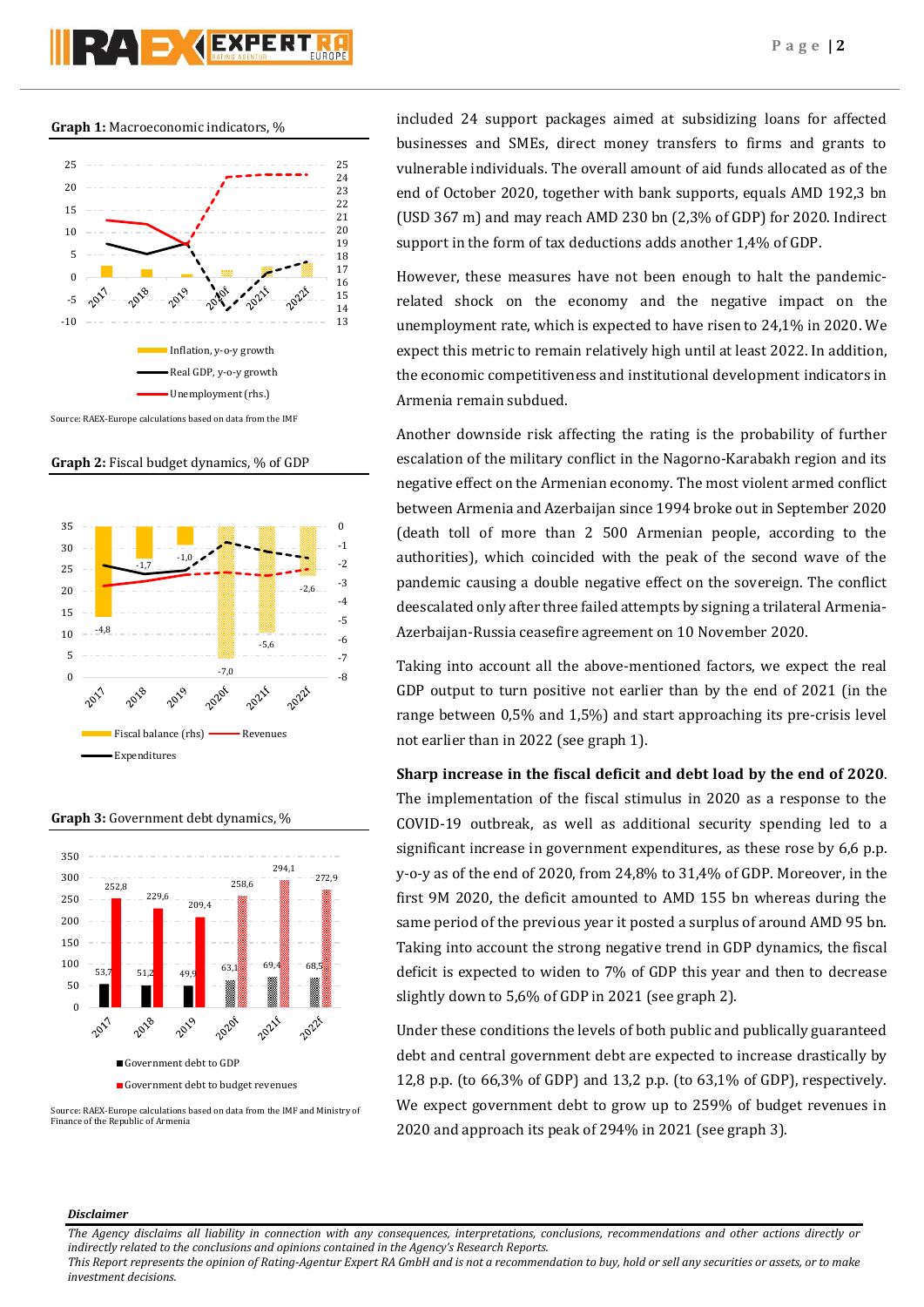

**Graph 4:** Target vs inflation rate, %



Source: RAEX-Europe calculations based on data from the CBA and IMF





Source: RAEX-Europe calculations based on data from the CBA

**Graph 6:** Financial soundness indicators, %



Source: RAEX-Europe calculations based on data from the CBA

We consider these dynamics, combined with the uncertainty of the further developments around COVID-19 outbreak, a strong factor restricting the credit rating. Nonetheless, the quality of the fiscal policy is estimated as adequate and transparent. The implementation of the long-term fiscal consolidation program in the future and gradual recovery from the crisis would positively affect our assessment.

**The CBA will continue to maintain an expansionary monetary policy.** The inflation rate in Armenia is low but is has slightly risen closer to the end of the year. According to the forecast, the CPI increased by around 1,5% as of the end of2020, 0,8 p.p. higher than by the end of2019. The metric is expected to keep growing in the next quarters. Nevertheless, partially because of the weaker consumer demand, the inflationary environment is running below the CBA target of 4% that remained unchanged.

Due to the acceleration of inflation expectations coupled with the depreciation of AMD and the increase in the country's risk premium, the CBA raised the refinancing rate in the 4Q 2020 by 1p.p. (see graph 4). By doing so, the CBA still plans to keep the expansionary monetary policy stance while being ready to stabilize the inflation near the target in the medium term. We assess the quality of the monetary policy as positive; however, the level of financial dollarization in Armenia remains elevated: as of November 2020, FX deposits constituted 42,8% of total deposits and FX loans – 49,2% of total loans (see graph 5).

**The banking sector may show signs of weakening in the future.** The financial soundness indicators of the banking sector have remained generally stable throughout the year. As of the end of 3Q 2020, ROA was 1,63%, slightly above the analogous figure of 2019 (1,59%). NPLs to total loans ratio demonstrated a minor increase to 6,0%, whereas a capital adequacy ratio declined by about 0,5p.p. from the beginning of 2020 to the end of 3Q 2020 to 17% (see graph 6).

Due to the stable demand for mortgages and demand from construction sector, credit to the economy expanded by 12% in October y-o-y. Capital buffers of the banks showed a slight decrease since December 2019. Despite currently not demonstrating any signs of deterioration, we anticipate the banking sector to weaken in the future since all effects of the pandemic as well as of the military conflict on it will be visible with a delay. Moreover, concentration of the banking system on the three largest banks (Ameriabank, Armbusinessbank and Ardshinbank) remains high and exceeds 42% of total assets.

**External position worsened during the year.** A significant drop in the economic activity and consumer demand caused by pandemic in 2020 led to a sharp contraction of both imports and exports. The decrease of import as % of GDP is expected to be higher (around 12,2 p.p.) than decrease of

## *Disclaimer*

*The Agency disclaims all liability in connection with any consequences, interpretations, conclusions, recommendations and other actions directly or indirectly related to the conclusions and opinions contained in the Agency's Research Reports.*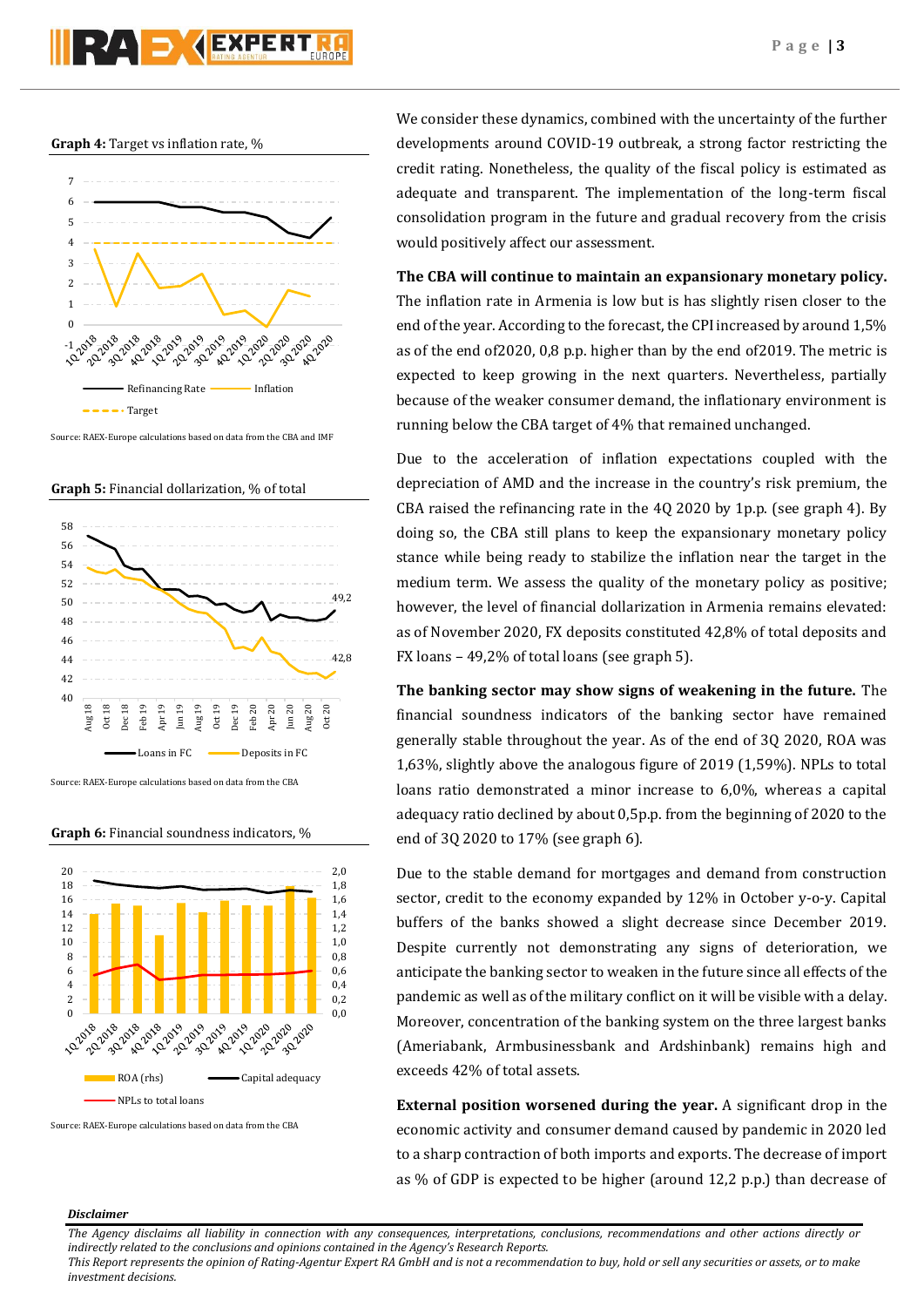**Graph 7:** External sector indicators, % of GDP



Source: RAEX-Europe calculations based on data from the WB, IMF and CBA

**Graph 8:** International reserves and exchange rate



Source: RAEX-Europe calculations based on data from the WB, IMF and CBA

## **Stress factors:**

- Financial dollarization remains high; loans and deposits in FX were equivalent to 49,2% and 42,8% of total loans and deposits respectively as of November 2020 (weak stress-factor);
- The escalation of the conflict with Azerbaijan for the Nagorno-Karabakh this year and the probability of its further development are another downside risks affecting the rating.

The following developments could lead to an upgrade:

- Faster and stronger than expected recovery of the global economy, as well as the main trade partners, including Russia, which can lead to an improvement of the external position of Armenia and a faster recovery from the current crisis;
- Substantial decrease of the public debt and deficit metrics on a recovery phase of the economic cycle;
- Consistent reduction in the dependence on external factors combined with a steep decrease in levels of financial dollarization.

*Disclaimer* 

*The Agency disclaims all liability in connection with any consequences, interpretations, conclusions, recommendations and other actions directly or indirectly related to the conclusions and opinions contained in the Agency's Research Reports. This Report represents the opinion of Rating-Agentur Expert RA GmbH and is not a recommendation to buy, hold or sell any securities or assets, or to make investment decisions.*

export (around 11,6 p.p.). At the same time, Armenia experienced weakened FDI, remittances and tourism receipts that is why the current account deficit is forecast to narrow down by 1,2 p.p. We expect the foreign trade indicators to slowly recover starting from 2021 and to approach prepandemic levels in 2022 (see graph 7).

In 2020, the foreign exchange reserves are expected to decline to USD 2,28 bn from USD 2,85 bn a year earlier which is equal to 5,2 month of imports. Moreover, in November 2020 the AMD depreciated by more than 5% against USD (y-o-y) (see graph 8). This factor coupled with a high reliance on the weakening remittances and FDI, restricts our rating assessment.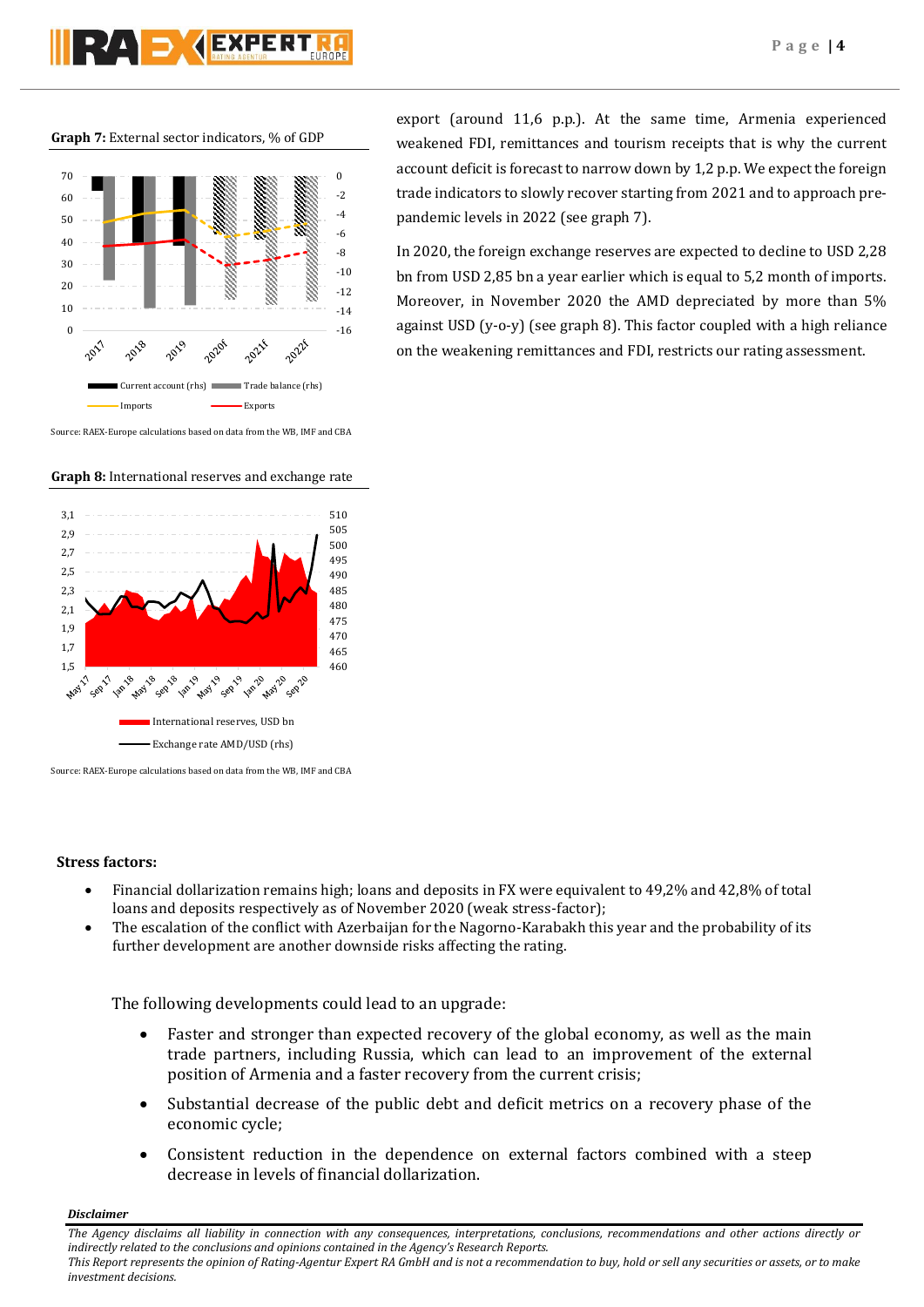

RAD KEXPERT

The following developments could lead to a downgrade:

- Continued lock-down measures in the country and longer period of turbulence in the global economy, including the second wave of COVID-19 pandemic, which would lead to a further deterioration of the external position, as well as a deeper contraction of local economy;
- Higher than expected increase of the government debt and deficit metrics due to the need of additional financing for the government expenses, and underperforming of tax and external revenues;
- Substantial deterioration of the stance of the banking system with sharp growth of NPLs levels, a drop of profitability and capitalization metrics, combined with a lack of liquidity in the system.

ESG Disclosure:

Inherent factors

 Quality of fiscal policy; quality of monetary policy; natural resources; natural and climatic threats; environmental threats; level of corruption, CPI; Government Effectiveness Index; quality of the business environment; position in Doing Business Ranking; level of investment in human capital, adjusted for inequality; Rule of Law Index; transparency of government policymaking Index; level of information transparency of the government; Political Stability and Absence of Violence/Terrorism Index; natural disasters, constant exposure to difficult natural conditions.

Drivers of change factors

None.

Next scheduled rating publication: 09.07.2021. The full sovereign rating calendar can be found at [Sovereign Rating Calendar 2021](https://raexpert.eu/sovereign/#conf-tab-5)

For further information contact:

Responsible expert: Vladimir Gorchakov, Associate Director of RAEX-Europe +49 (69) 3085-45-00, ext. 1211 [gorchakov@raexpert.eu](mailto:gorchakov@raexpert.eu)

Reviewer: Mikhail Kaptsov, Rating Analyst of RAEX-Europe +49 (69) 3085-45-00, 1216 [kaptsov@raexpert.eu](mailto:kaptsov@raexpert.eu)

## **Rating-Agentur Expert RA GmbH (RAEX-Europe)**

Walter-Kolb-Strasse 9-11, 60594 Frankfurt am Main, Germany +49 (69) 3085-45-00 E-mail[: info@raexpert.eu](mailto:info@raexpert.eu) [www.raexpert.eu](http://raexpert.eu/)

*Disclaimer* 

*The Agency disclaims all liability in connection with any consequences, interpretations, conclusions, recommendations and other actions directly or indirectly related to the conclusions and opinions contained in the Agency's Research Reports.*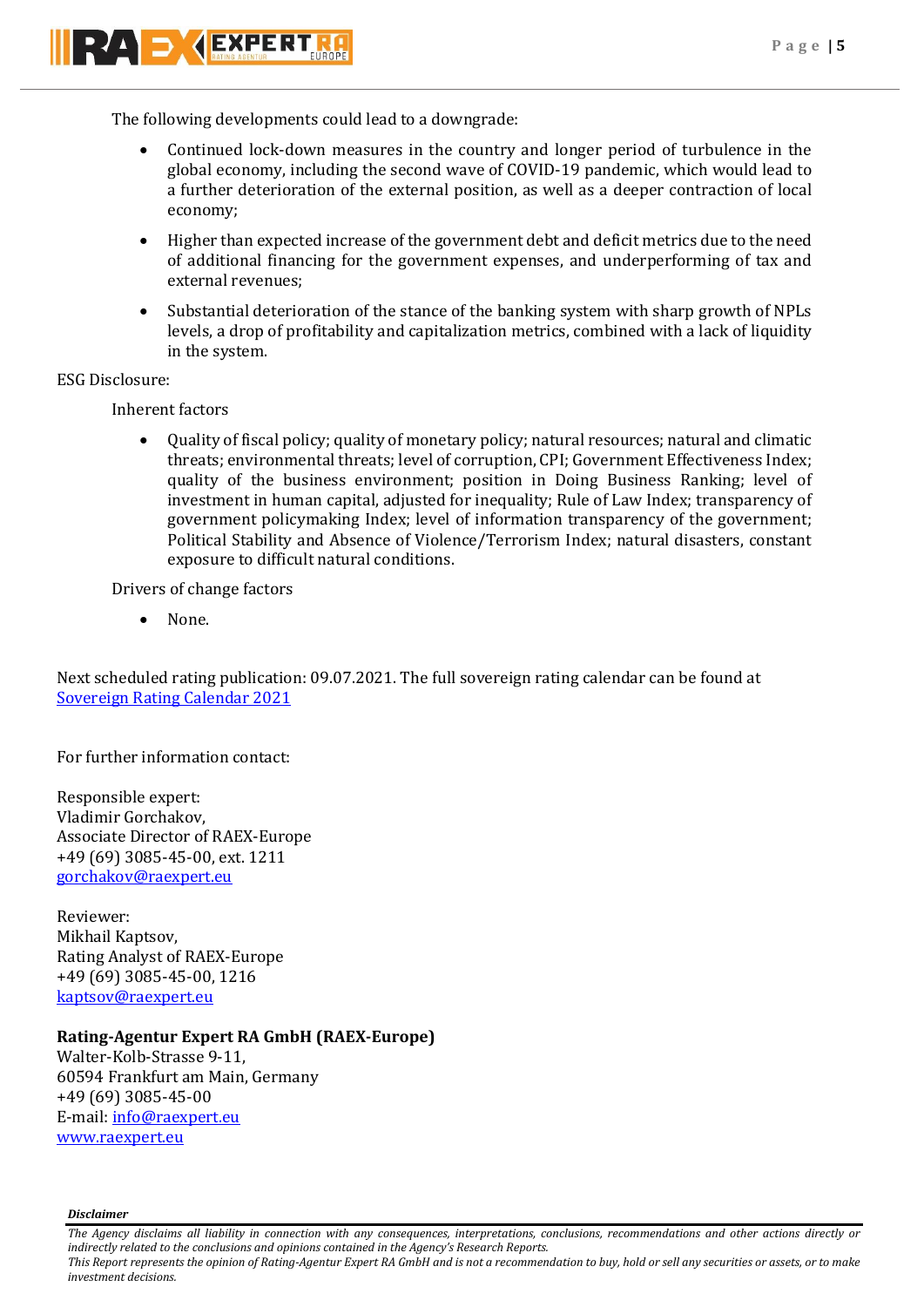## RATING HISTORY:

|             | <b>Review reason</b>                                                 | <b>SGC</b>                  |                     | <b>Outlook</b>              |                     |
|-------------|----------------------------------------------------------------------|-----------------------------|---------------------|-----------------------------|---------------------|
| <b>Date</b> |                                                                      | <b>National</b><br>currency | Foreign<br>currency | <b>National</b><br>currency | Foreign<br>currency |
| 10.07.2020  | Scheduled<br>revision of both<br>types of ratings<br>for the country | BB-                         | BB-                 | Stable                      | Stable              |
| 10.01.2020  | Scheduled<br>revision of both<br>types of ratings<br>for the country | BB-                         | BB-                 | Positive                    | Positive            |
| 12.07.2019  | Scheduled<br>revision of both<br>types of ratings<br>for the country | BB-                         | BB-                 | Positive                    | Positive            |
| 18.01.2019  | Scheduled<br>revision of both<br>types of ratings<br>for the country | BB-                         | BB-                 | Stable                      | Stable              |
| 20.07.2018  | Scheduled<br>revision of both<br>types of ratings<br>for the country | BB-                         | BB-                 | Stable                      | Stable              |
| 26.01.2018  | Scheduled<br>revision of both<br>types of ratings<br>for the country | BB-                         | BB-                 | <b>NA</b>                   | <b>NA</b>           |
| 28.07.2017  | Scheduled<br>revision of both<br>types of ratings<br>for the country | $B+$                        | $B+$                | <b>NA</b>                   | <b>NA</b>           |
| 03.02.2017  | Scheduled<br>revision of both<br>types of ratings<br>for the country | $B+$                        | $B+$                | <b>NA</b>                   | <b>NA</b>           |
| 05.08.2016  | Scheduled<br>revision of both<br>types of ratings<br>for the country | $B+$                        | $B+$                | $\rm NA$                    | $\rm NA$            |
| 04.03.2016  | First assignment<br>of both types of<br>ratings for the<br>country   | $B+$                        | $B+$                | $\rm NA$                    | $\rm NA$            |

## *Disclaimer*

*The Agency disclaims all liability in connection with any consequences, interpretations, conclusions, recommendations and other actions directly or indirectly related to the conclusions and opinions contained in the Agency's Research Reports.*